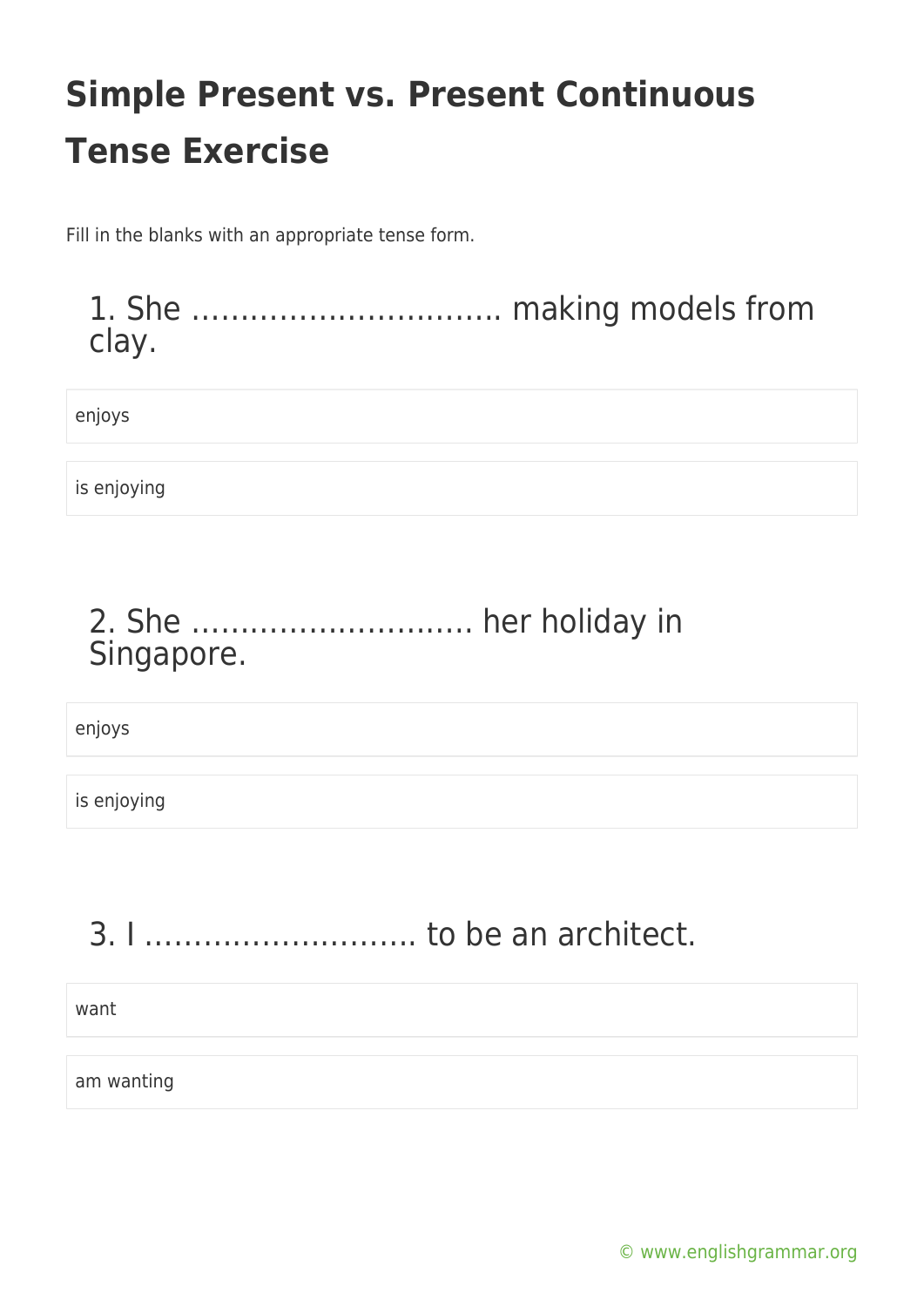4. He ………………………….. for his exam.

prepares

is preparing

prepare

## 5. If you ………………………… well, you will get good marks.

prepare

are preparing

prepares

6. They ………………………… the walls every three years.

paint

[© www.englishgrammar.org](https://www.englishgrammar.org/)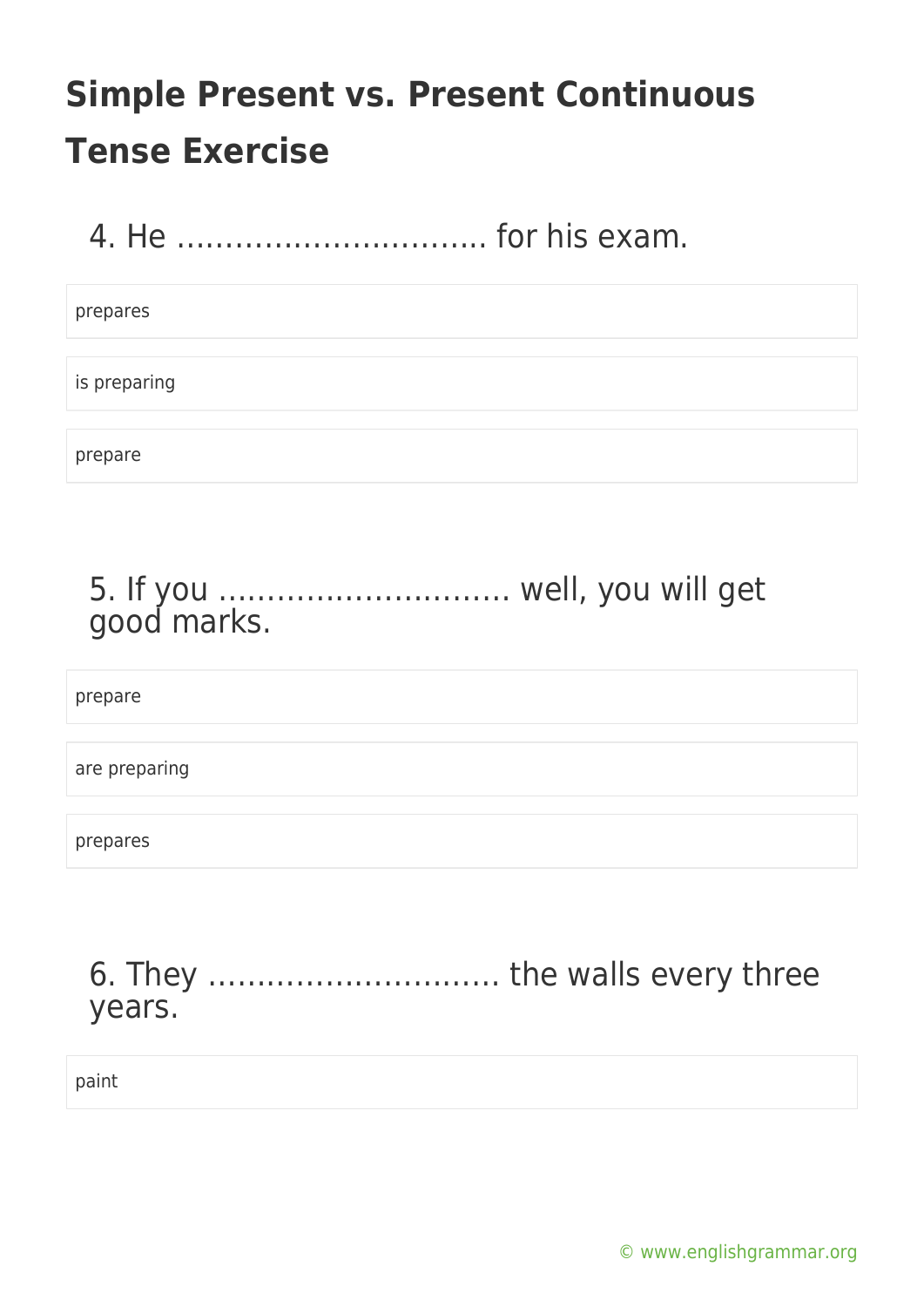are painting

paints

### 7. Excuse the mess. We ……………………………. the walls.

paint

are painting

## 8. She …………………………. with her grandmother.

lives

is living

### 9. Whenever I visit Mumbai, I ………………………….. with my aunt.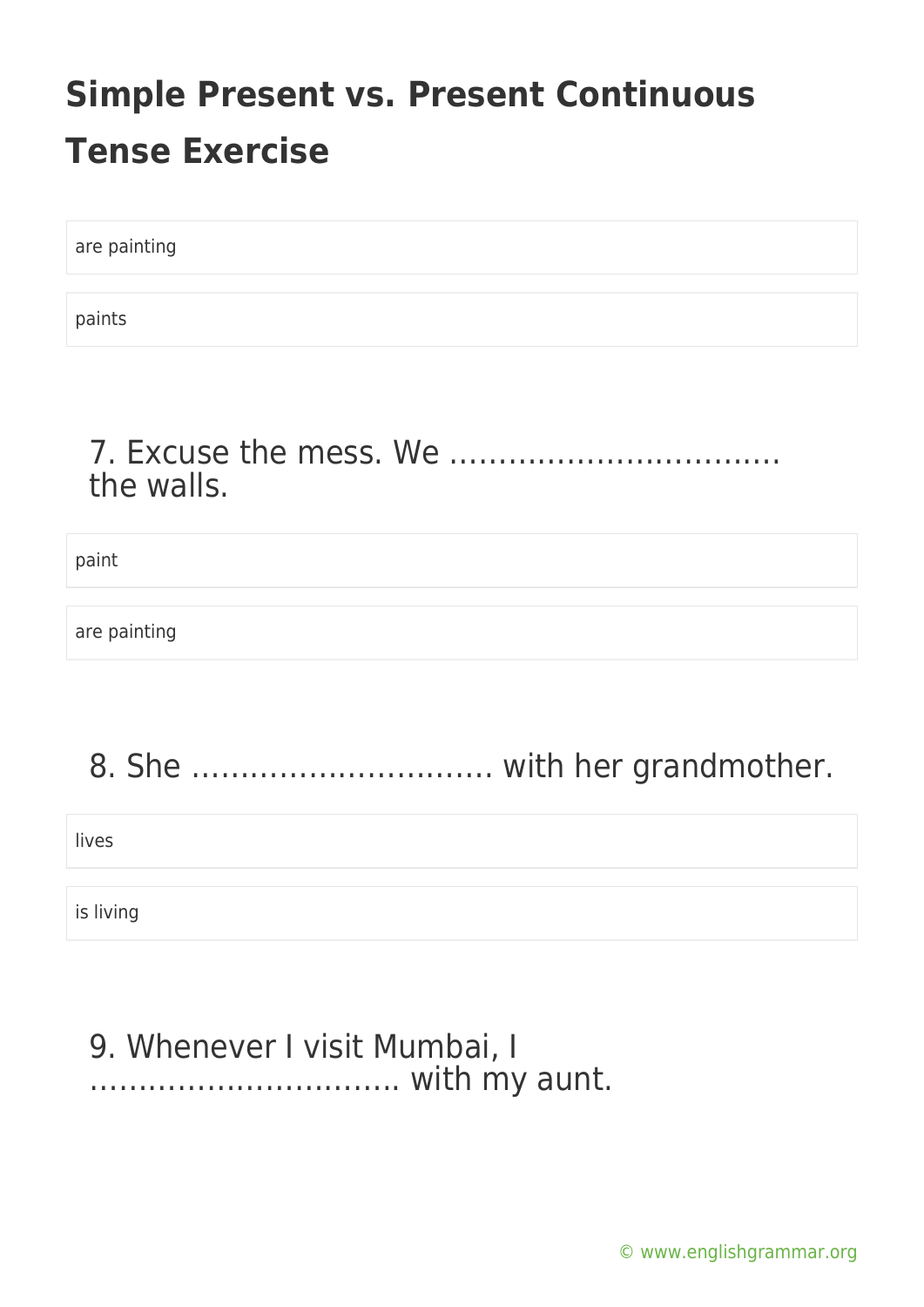| stay       |  |
|------------|--|
|            |  |
| stays      |  |
|            |  |
| am staying |  |

### 10. They ………………………… for the train to arrive.

| wait        |  |
|-------------|--|
| are waiting |  |
|             |  |

11. Every morning, his fans ……………………….. outside his gate to get a glimpse of him.

wait

waits

waits